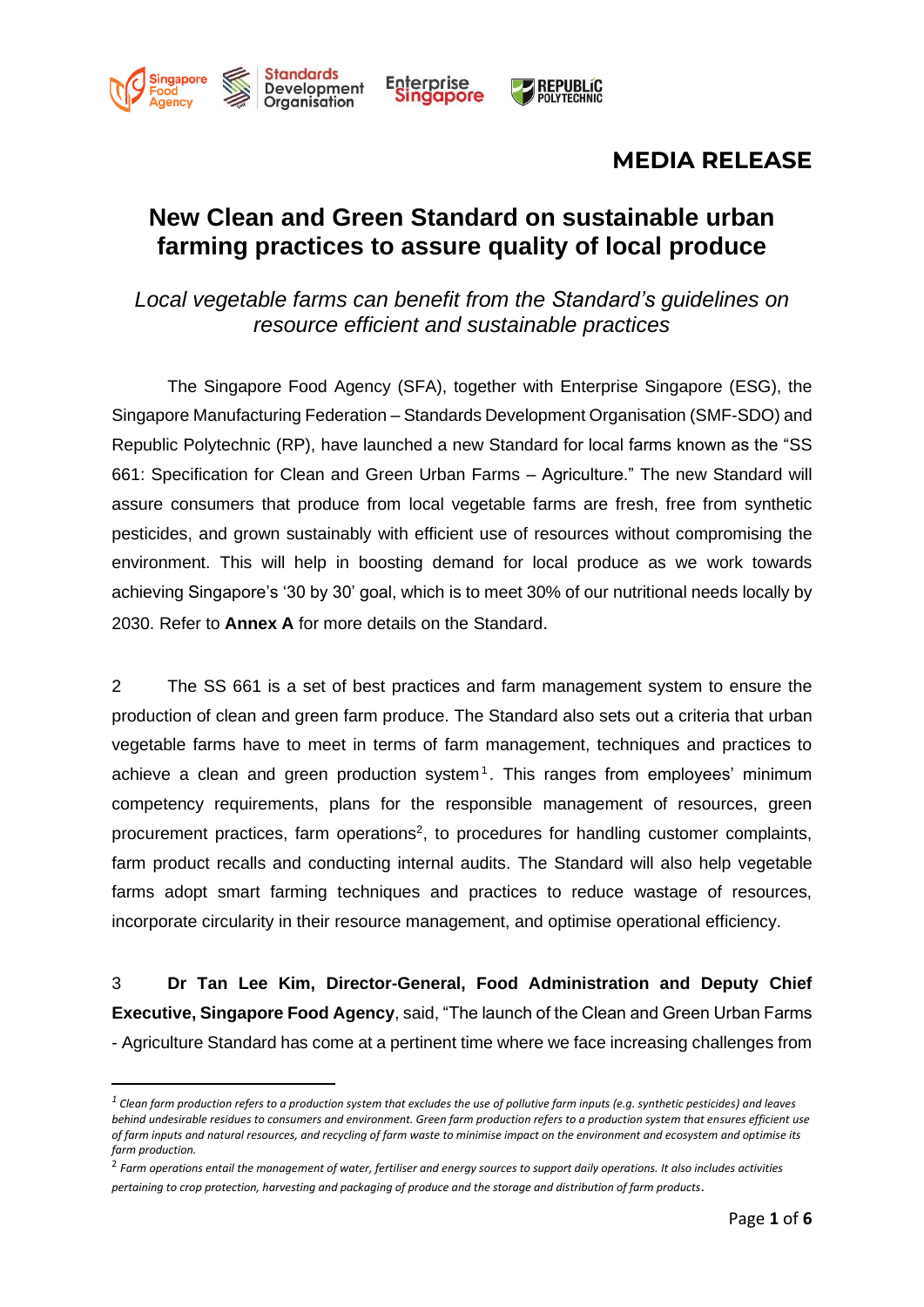

climate change, which can put a strain on food supply chains, including our local food production. Under the Singapore Green Plan unveiled last month, we have set our sights as a nation to build a more sustainable future. The Standard will be critical in ensuring our local farms employ farming practices that make efficient use of our resources to grow more in landscare Singapore and are sustainable in the long-run. As a result, local urban farms will be recognised for producing safe, quality food, using resource-efficient practices in a clean and sustainable environment. This will allow us to differentiate and brand local produce, further strengthening Singapore's reputation for quality produce as we work towards achieving our '30 by 30' goal."

4 **Ms Choy Sauw Kook, Director-General, Quality & Excellence, Enterprise Singapore**, said, "The SS 661 supports Singapore's increasing focus on food production. It bolsters consumer confidence that produce from our local farms are grown in a more sustainable manner as compared to conventional farming. When farms are certified to this new standard, consumers will have the added assurance that clean and green benchmarks have been met across the farm's entire value chain. I thank the Food Standards Committee members and the SFA, for driving top of mind trust for our local farms."

5 **Mr Douglas Foo, President, Singapore Manufacturing Federation (SMF)**, said, "The SMF is pleased to be a key partner in the development of SS 661, through the SMF-SDO. As the advocate for transforming manufacturing in Singapore towards Industry 4.0, the SMF strongly supports the use of smart farming technologies to improve efficiency, and, concurrently ensuring produce are grown in a clean and green environment. The SMF remains committed to the wellbeing of Singaporeans and looks forward to a local agricultural industry that is sustainable through advanced technologies such as integrated sensors, remote monitoring and control systems, and controlled lighting, playing a part in Singapore's '30 by 30' goal."

6 **Dr Lim Boon Whatt, Director, School of Applied Science, Republic Polytechnic**, said, "RP is pleased to collaborate with the Singapore Food Agency in implementing the Clean & Green Urban Farms – Agriculture Standard. With the growing importance of developing local agri-tech capabilities to meet our '30 by 30' goal, there is a need for a skilled workforce well-versed in the latest growing technologies as well as sustainable farming practices. With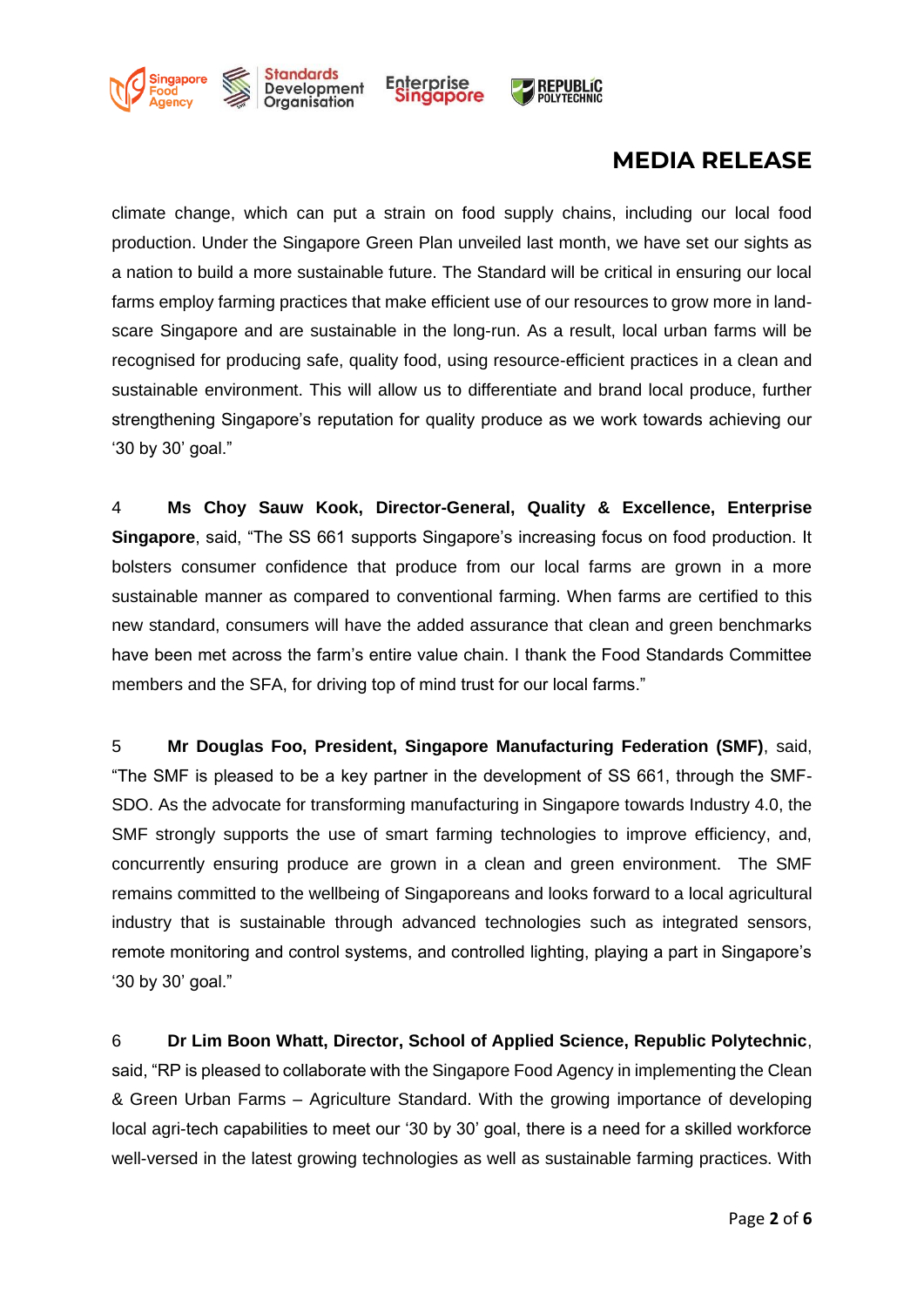

our capabilities and research expertise in urban agricultural technology, RP is well-placed to support the professional training and growth of the industry."

7 Following the launch of the Standard, SFA will work with local farmers and industry players to promote and raise awareness of the Standard. RP will also launch a 3-day training course, titled "Sustainable Agriculture: Clean and Green Standard for Urban Farms", from April 2021 to assist farms in adopting the Standard<sup>3</sup>. Local farms can also tap on the recently announced SFA's [\\$60 million Agri-Food Cluster Transformation \(ACT\) Fund](https://www.google.com/url?client=internal-element-cse&cx=016123782938375128408:p4clz0yqkiq&q=https://www.sfa.gov.sg/docs/default-source/default-document-library/sfa-media-release---new-60-million-fund-to-support-transformation-and-growth-of-local-agri-food-sector.pdf&sa=U&ved=2ahUKEwirgLDEy8XvAhXTmeYKHRn5Dq0QFjABegQICBAC&usg=AOvVaw2kxLxemV0MF-rlE5Yi9ARJ) to implement the new Standard.

*<sup>3</sup> Training courses will be funded under SkillsFuture Singapore.*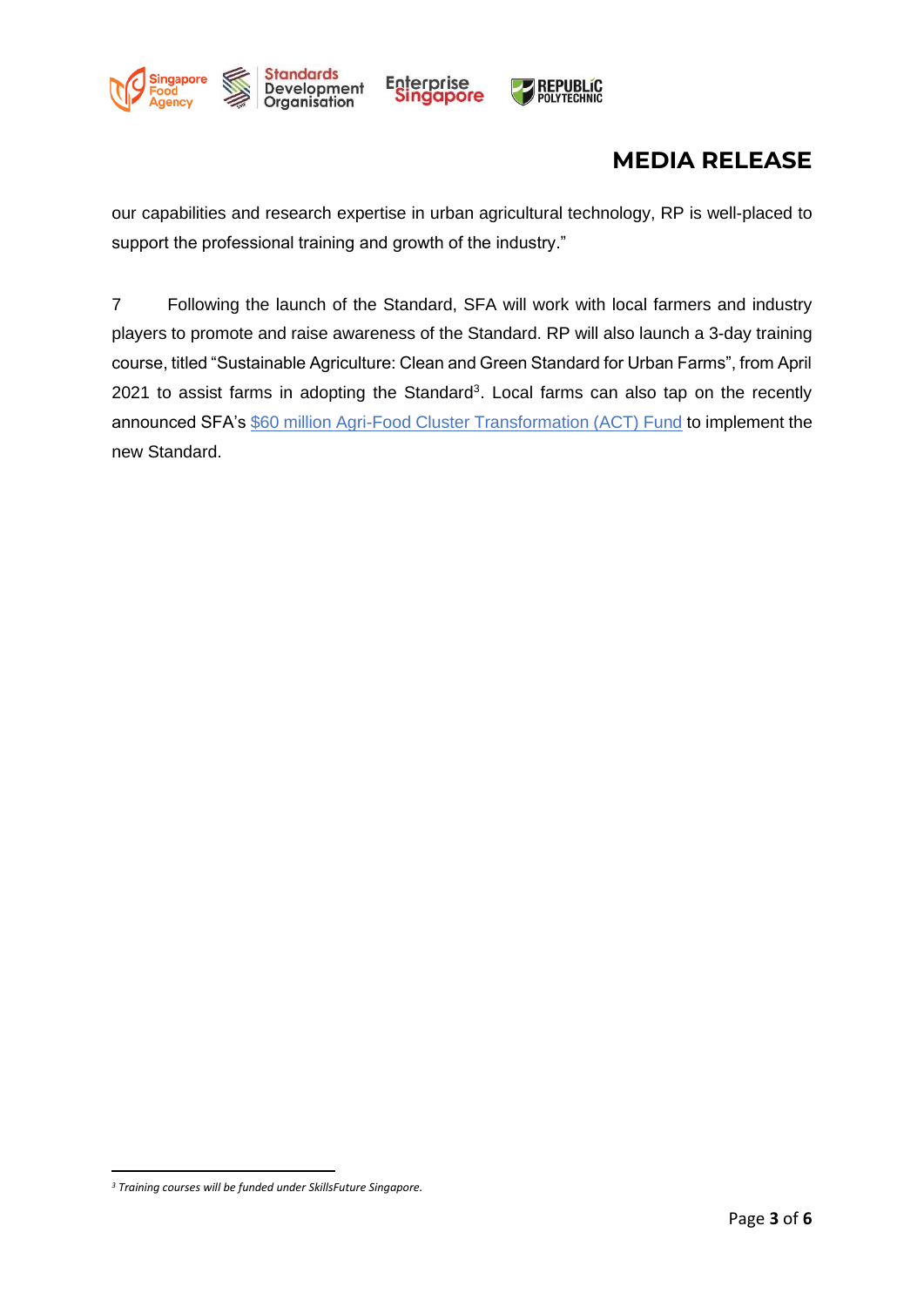



For media enquries, please contact:

### **Singapore Food Agency**

Jasmine Hoe Media and Social Media Department Mobile: +65 8444 7208 Email: [mediaqueries@sfa.gov.sg](mailto:mediaqueries@sfa.gov.sg)

### **Enterprise Singapore**

Suzanne Walker Corporate Communications Mobile: + 65 98738181 Email: [suzanne\\_walker@enterprisesg.gov.sg](mailto:suzanne_walker@enterprisesg.gov.sg)

#### **Singapore Manufacturing Federation**  Nicholas Ngoh **Director** Corporate and Council Affairs Mobile: +65 8700 1188 Email: [Nicholas.ngoh@smfederation.org.sg](mailto:Nicholas.ngoh@smfederation.org.sg)

### **Republic Polytechnic Office of Corporate Communications**  Patrick Seng / Julian Soh +65 9767 6701 / +65 9018 0719 [patrick\\_seng@rp.edu.sg](mailto:patrick_seng@rp.edu.sg) / julian\_soh@rp.edu.sq

## **About Singapore Food Agency**

As the lead agency for food-related matters, the Singapore Food Agency's mission is to ensure and secure a supply of safe food for Singapore. SFA works hand-in-hand with the industry and consumers to grow our three "food baskets" – Diversify import sources, Grow local, and Grow overseas, as well as ensure food safety from farm-to-fork.

SFA also partners food businesses to strengthen capabilities, tap on technologies to raise productivity, undertake research to develop new lines of business, and catalyse industry transformation to ensure food security.

For more information on SFA, visit [www.sfa.gov.sg.](http://www.sfa.gov.sg/)

## **About Enterprise Singapore**

Enterprise Singapore is the government agency championing enterprise development. We work with committed companies to build capabilities, innovate and internationalise.

We also support the growth of Singapore as a hub for global trading and startups, and build trust in Singapore's products and services through quality and standards.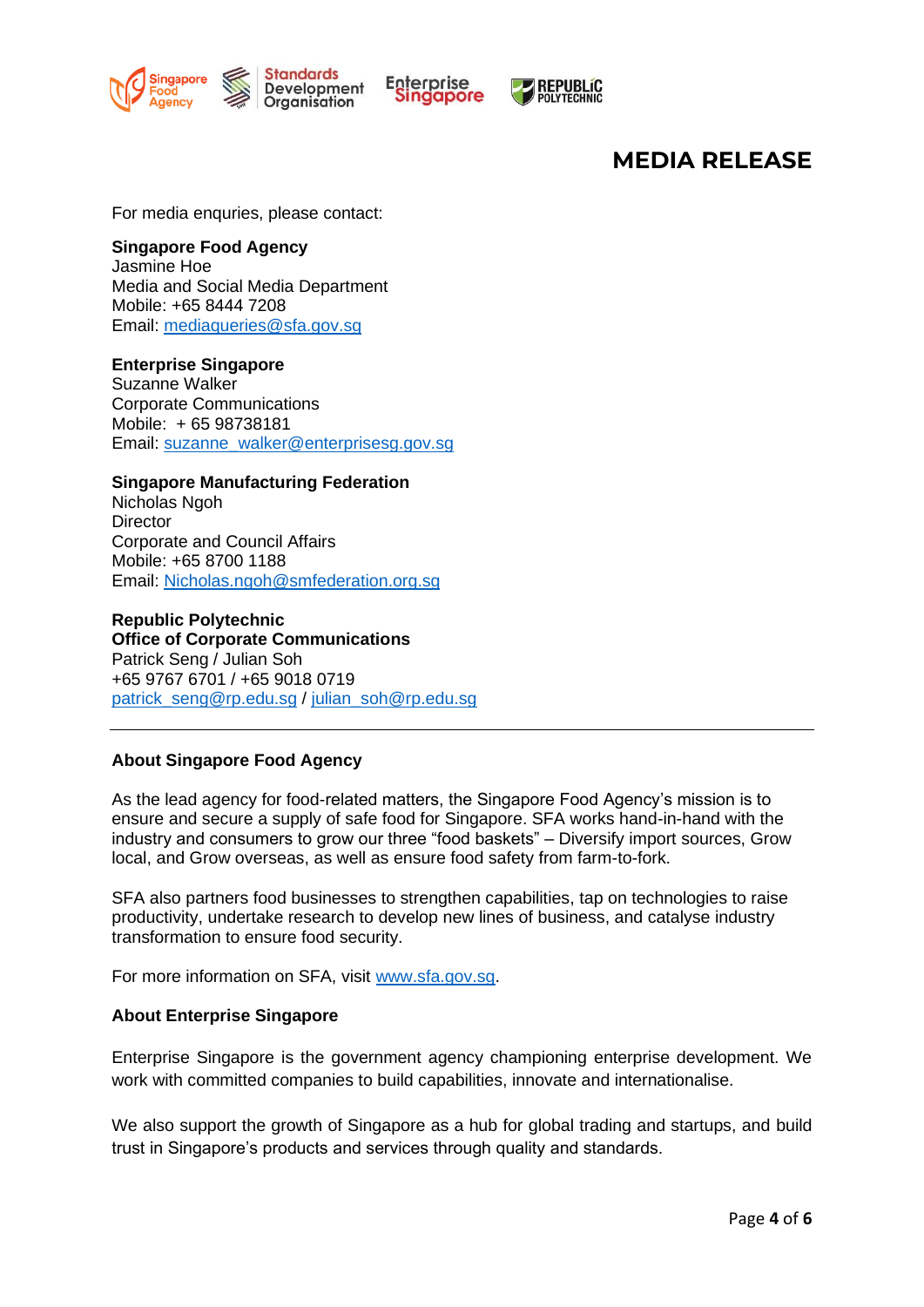

**REPUBLIC**<br>POLYTECHNIC

Visit [www.enterprisesg.gov.sg](http://www.enterprisesg.gov.sg/) for more information.

#### **About Singapore Manufacturing Federation**

Established since 1932, the Singapore Manufacturing Federation (SMF) represents the interest of the manufacturing community in Singapore, driving its competitiveness and sustainable growth through serving industry-specific needs. Supported by 10 industry groups and its Associated Services, the SMF enhances the competitiveness of the manufacturing community by encouraging capacity development and capability building, innovation and productivity. The SMF provides opportunities for companies to collaborate, network and to grow and expand both locally and internationally. Current membership stands at about 5,000 corporate members, consisting of SMEs, MNCs and Affiliate Members. For more information, please visit [www.smfederation.org.sg.](http://www.smfederation.org.sg/)

**Singapore Manufacturing Federation – Standards Development Organisation** is supported by Enterprise Singapore and endorsed by the Singapore Standards Council to manage the development of standards and facilitate the promotion of these standards for four Standards Committees under the Singapore Standards Council. These Standards Committeezs are as follows:

Biomedical & Health Standards Committee (BHSC) Food Standards Committee (FSC) Manufacturing Standards Committee (MSC) Quality & Safety Standards Committee (QSSC)

## **About Republic Polytechnic**

The first educational institution in Singapore to leverage the Problem-based Learning approach for all its diploma programmes, Republic Polytechnic (RP) has seven schools and one academic centre offering 37 full-time diplomas in Applied Science, Engineering, Management and Communication, Hospitality, Infocomm, Sports, Health & Leisure, and Technology for the Arts.

RP is committed to nurturing professionals with strong problem-solving capabilities through an innovative and entrepreneurial learning environment, based on a holistic and industryrelevant curriculum. RP's Academy For Continuing Education also offers a comprehensive suite of lifelong learning programmes to provide adult learners with skills upgrading opportunities.

For more information, visit [http://www.rp.edu.sg](http://www.rp.edu.sg/)